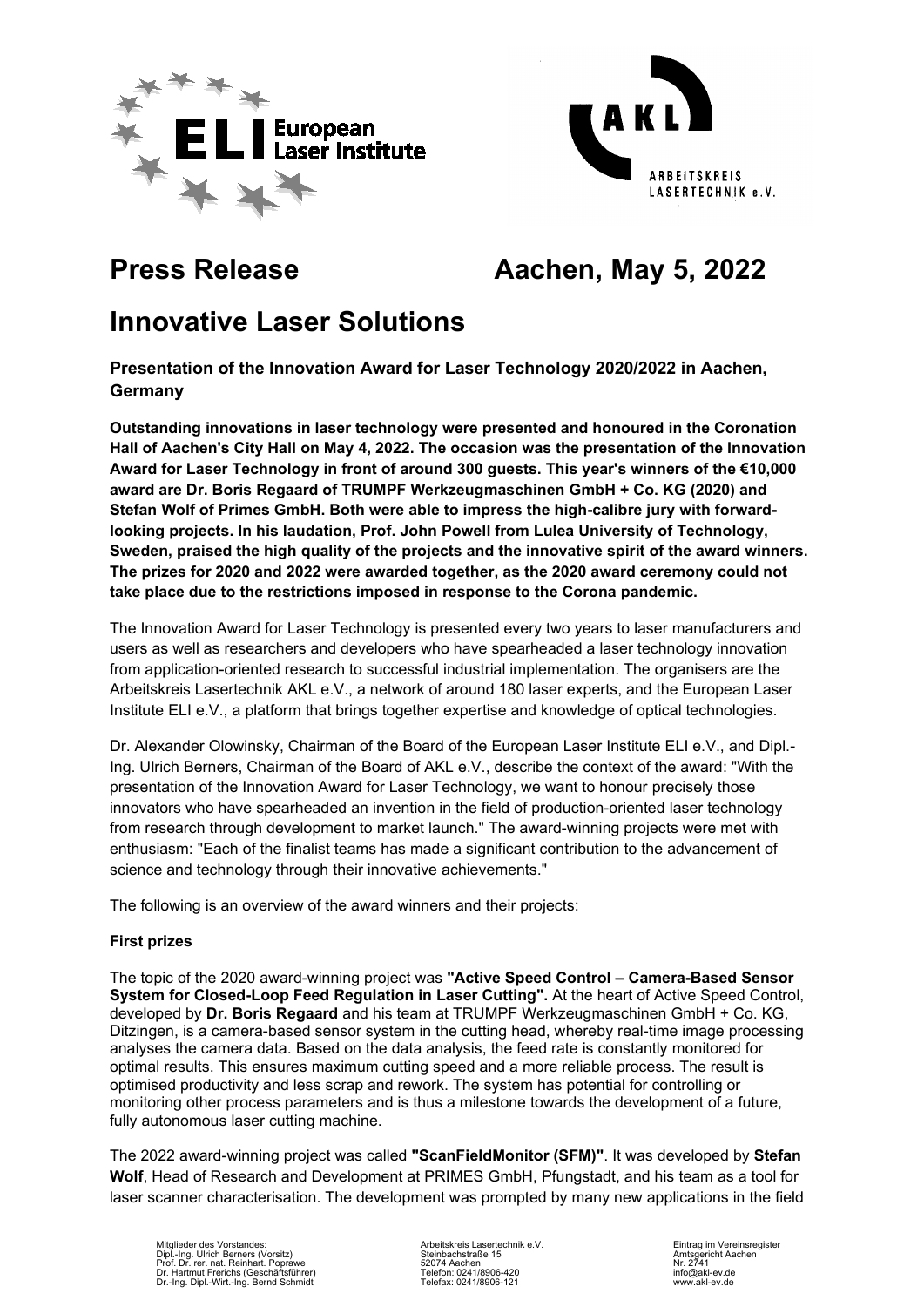of additive manufacturing and e-mobility. The patented measurement principle enables the measurement of laser beam parameters by scanning vectors. The resulting laser scanner characterisation provides all geometric and laser-related parameters relevant for remote applications. In the same operation, beam position and movement of the laser scanner unit in the scan area are determined. The quality of the SFM's measurement principle becomes apparent whenever the behaviour of a dynamic laser plays a role.

# **Second prizes**

The project which was awarded the second prize in 2020 is used in bomb disposal efforts. The innovation, entitled **"New Laser Solution for Defusing Unexploded Ordnance (UXO) by the Use of a Disposable 3D Printed Tool Head,"** was developed by **Dr. Oliver Meier**, managing partner of LASER on demand GmbH, Burgdorf, together with the Laser Zentrum Hannover e.V. and the explosive ordnance disposal service of the Hamburg Fire Department. The new approach involves creating a defined weakening in the cylindrical section of the bomb casing through a laser notching process, which then reduces pressure and thus the detonation force of the bomb. Subsequently, a controlled low energy input triggers a deflagration that is designed to rupture the shell at the notch and eject the detonator. An essential element of the project is the use of standard optical components at an affordable price. If damage occurs during bomb defusing, which is not unlikely, the components can be easily replaced.

The second prize in 2022 goes to the project **"Innovative Surfaces using High-Speed Laser-Biomimetics**" by **Dr. Tim Kunze**, Managing Director of Fusion Bionic GmbH, Dresden, and his team. Functional technical surfaces have so far been produced mainly by coatings and lithographic processes. The potential of these techniques is currently limited, but Direct Laser Interference Patterning (DLIP) technology offers entirely new, limitless possibilities for surface enhancement. For example, surfaces can be created to which ice does not adhere (anti-icing, e.g., for aviation), or implants that are better accepted by the body thanks to their biocompatible and antibacterial surfaces. Fusion Bionic has developed high-throughput manufacturing systems based on DLIP that are compact, robust, and up to 10 times faster than established processes. Without additional steps or chemicals, these DLIP modules create micro- and nanotextures on the surface at speeds of up to 1 m2/min.

# **Third prizes**

**"Unlimited Flexibility for Short Pulse Laser Applications"** is what the neoMOS "SMART" laser system offers. The system, developed by **Dr. Maik Frede** of neoLASE GmbH in Hannover, Germany, implements the philosophy of developing new applications in laser micromachining through the flexible use of short pulse lasers. The integrated ultrashort pulse laser for material processing enables pulse durations from nano to femtoseconds or a combination of different pulse durations in the same process. The basis for this is a novel amplifier technology. Combined with a modular MOPA platform, the "open source" philosophy makes it possible to exchange only a part of the laser (seeder) to set up completely new laser parameters. Different seed lasers allow pulse durations, repetition rates or pulse durations to be changed from the same laser system. It is an example of a new generation of machines that combines the functionality of several laser systems in just one machine.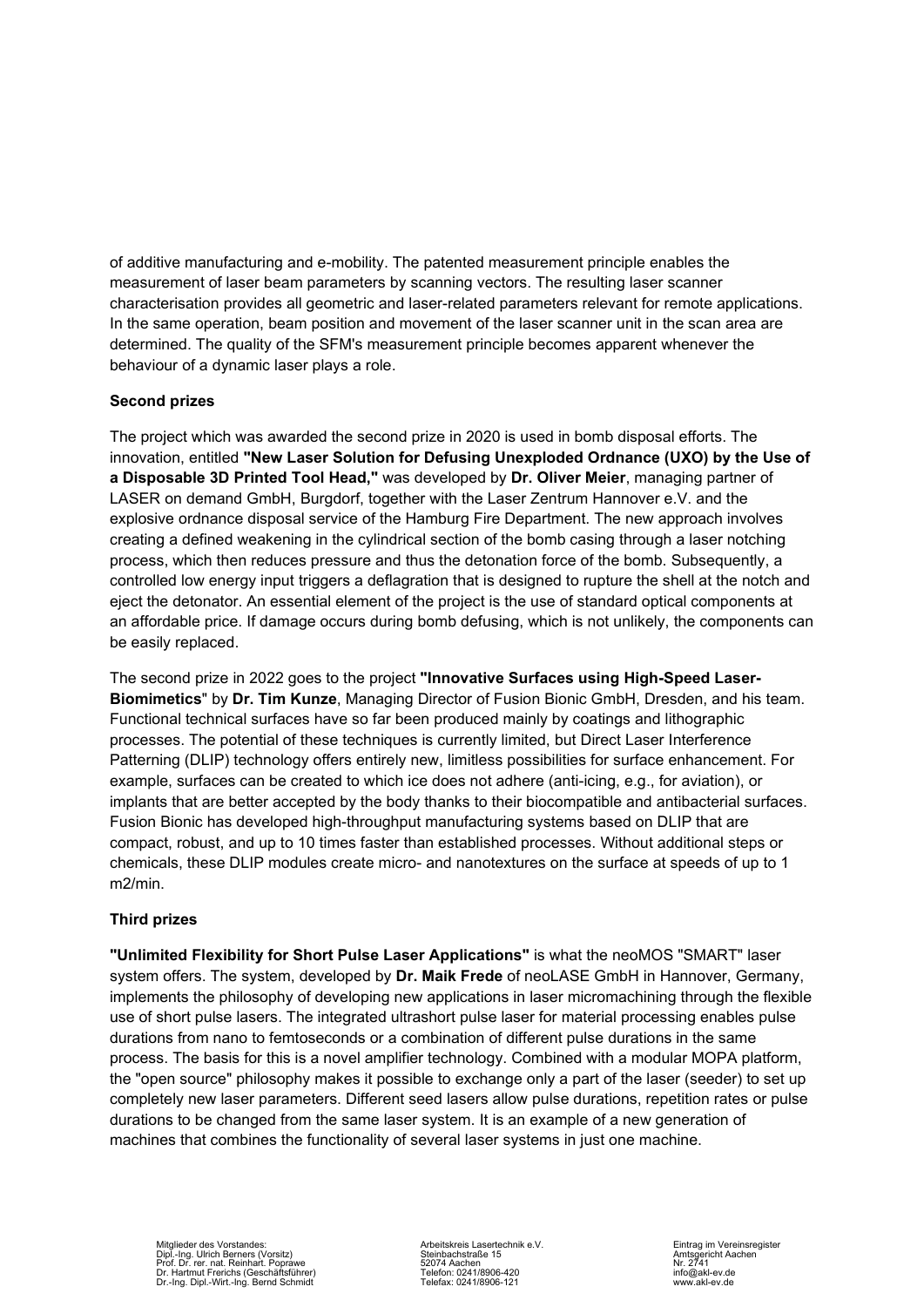The project by **Thibault Bautze-Scherff**, Head of Sales at Blackbird Robotersysteme GmbH, Garching b. Munich, is entitled **"Finally United: OCT-Based Process Control and On-The-Fly Remote Laser Welding in One Tool"**. The joint development by Blackbird and SCANLAB GmbH, Puchheim, combines all classic monitoring tasks in laser welding in one tool. The combination of onthe-fly functionality, main scanner and OCT sensor is accessible via a common user interface. The system provides the flexibility that is increasingly in demand in production lines, for example to weld different parts in one station, each with its own process monitoring requirements.

# **Jury**

The 2020 and 2022 jury consisted of Dr. Guido Bonati (FISBA AG), Dr. Markus Kogel-Hollacher (Precitec GmbH & Co. KG), Dr. Axel Luft (Scansonic MI GmbH), Prof. Dr. Peter Loosen Fraunhofer-Institut für Lasertechnik ILT), Prof. Dr. Andreas Ostendorf (Ruhr Universität Bochum), Prof. Dr. José Luis Ocaña (Centro Láser UPM Madrid), Dr. Armand Pruijmboom (TRUMPF Photonic Components) and Dr. Pablo Romero (AIMEN - Asociación de Investigación Metalúrgica del Noroeste). 2020 also included Dr. Keming Du (EdgeWave) and Dr. Paul Andrew Hilton (TWI Ltd Cambridge). Dr. Hartmut Frerichs (Arbeitskreis Lasertechnik e.V.) and Prof. Dr. Stefan Kaierle (European Laser Institute e.V.) oversaw the organisation of the event in both years.

# **Innovation Award for Laser Technology**

The **Innovation Award Laser Technology** is a European research prize awarded at 2-yearly intervals by the associations Arbeitskreis Lasertechnik e.V. and European Laser Institute ELI e.V. The award can be conferred to an individual researcher or to an entire project group whose exceptional skills and dedicated work have led to an outstanding innovation in the field of laser technology. The scientific and technological projects must center on the use of laser light in materials processing or the methods of producing such light, and must furthermore be of demonstrable commercial value to industry.

### **Selection process and finalists**

An international jury of key figures representing both industry and research compiles a shortlist of the best candidates. The award winner and the runners-up are then selected by the jury as outstanding finalists based on their achievements and the published criteria. The winner receives €10,000 in prize money and is awarded the title of "AKL Fellow" and "ELI Fellow."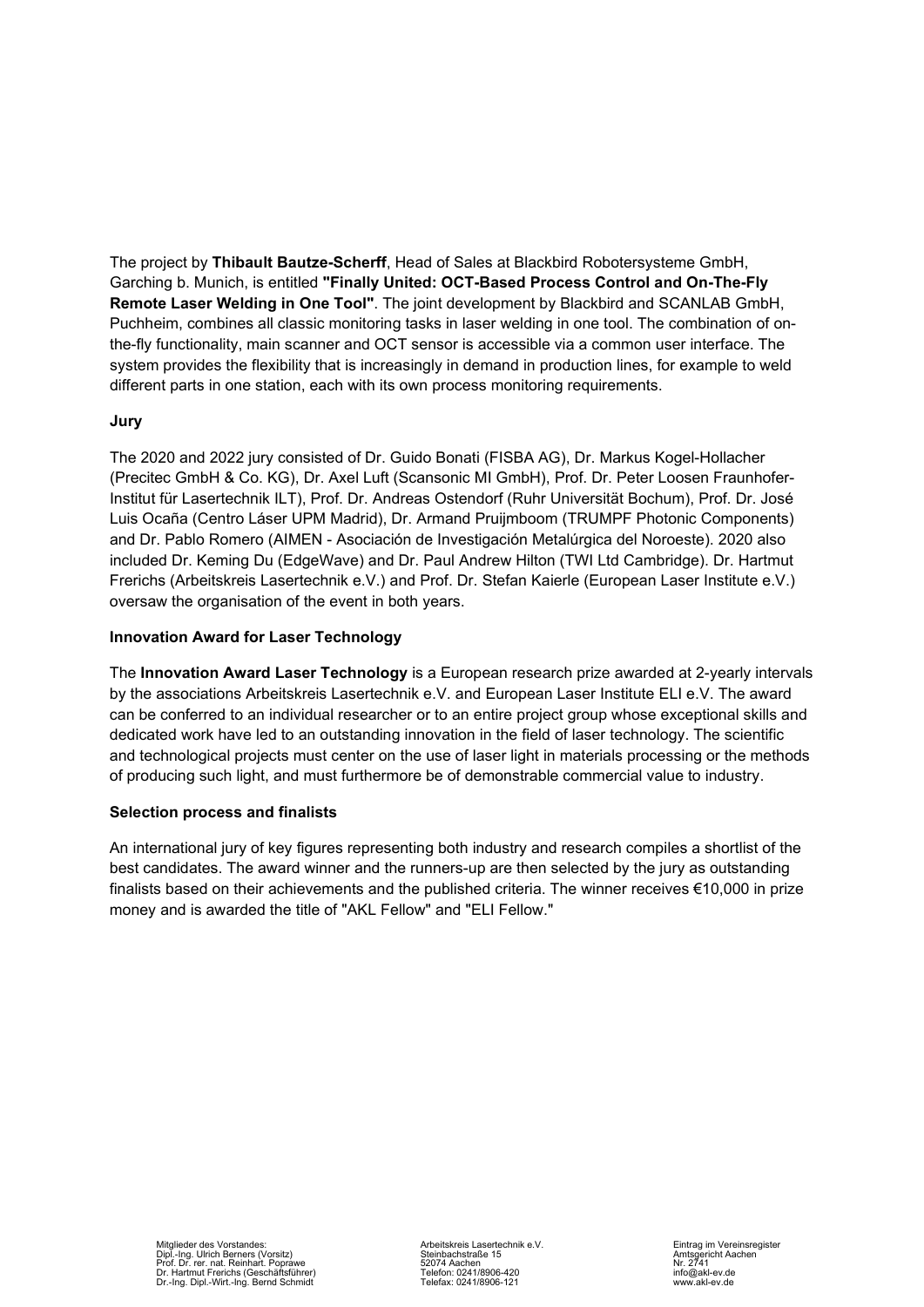

© Arbeitskreis Lasertechnik e.V./Andreas Steindl (f.l.t.r. Kristina zur Mühlen, Prof. Constantin Häfner, Dr. Maik Frede, Dr. Oliver Meier, Dr. Boris Regaard, Dr. Alexander Olowinsky, Ulrich Berners)



© Arbeitskreis Lasertechnik e.V./Andreas Steindl (f.l.t.r Kristina zur Mühlen, Prof. Constantin Häfner, Thibault Bautze-Scherff, Stefan Wolf, Dr. Tim Kunze, Dr. Alexander Olowinsky, Ulrich Berners)

Mitglieder des Vorstandes: Christian (Microsofter Architecture Christianus Architecture Christianus Apple 10)<br>2017 - The Steinbachstraße 15 (Microsoft Christianus Architecture Christianus Amtsgericht Aachen<br>2017 - Die Stan